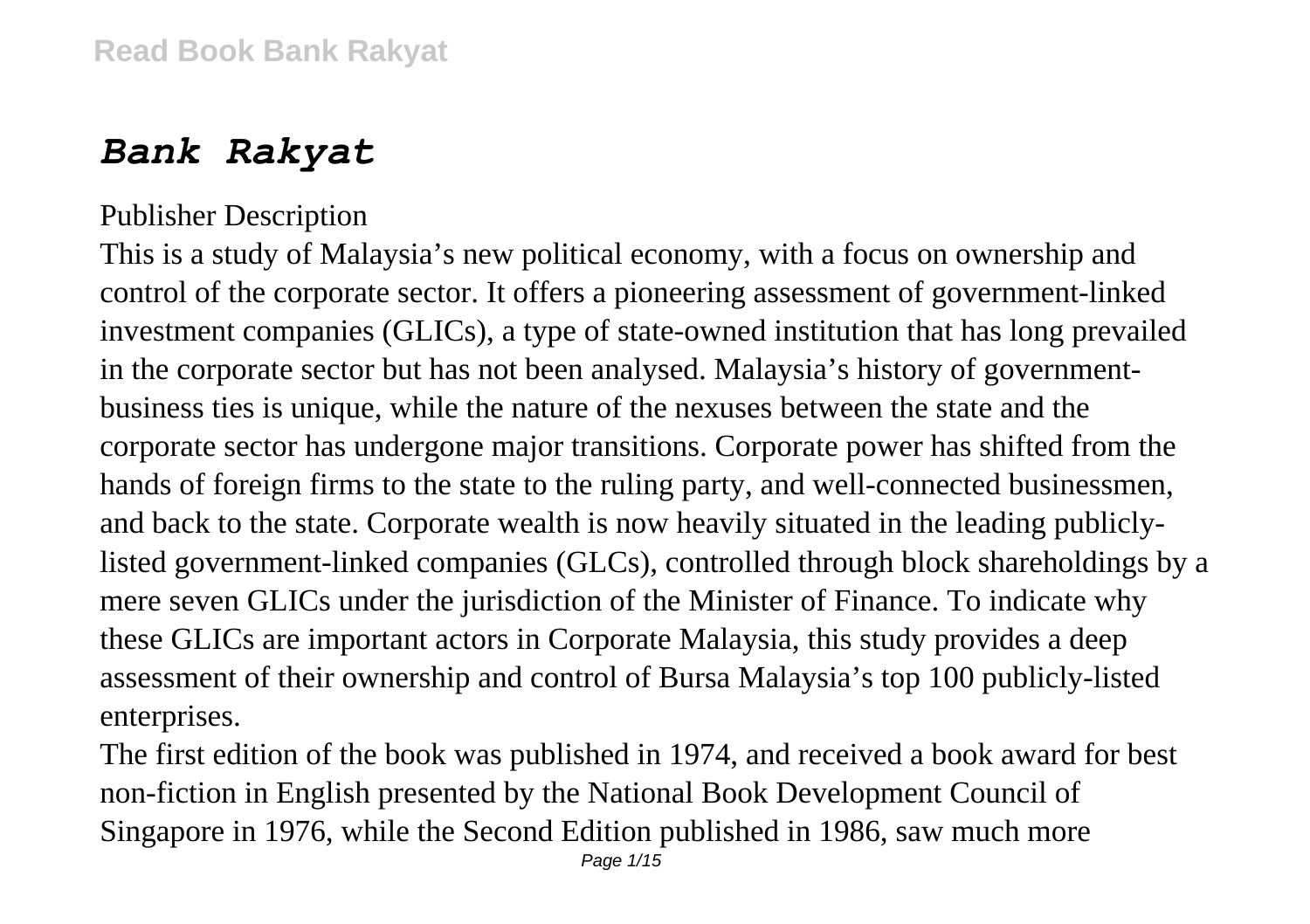econometric-statistical analysis. This Third Edition highlights the role of banking and finance in the economic development of Singapore and Malaysia; recent developments in Singapore and Malaysia are analysed; and special topics are presented in Epilogues 1 and 2.

Software Quality Assurance for Bank Rakyat Indonesia

Crisis, Reform and Recovery

Impact of Smallholders' Access to Land and Credit Markets on Technology Adoption and Land Use Decisions

Agricultural Credit and Rural Savings

Soeharto

WARDS 2020

The debate over how far governments should intervene in economies in order to promote economic growth, a debate which from the 1980s seemed settled in favour of the neo-liberal, non-interventionist consensus, has taken on new vigour since the financial crisis of 2008 and after. Some countries, most of them in industrialised Asia, have survived the crisis, and secured equitable economic growth, by adopting a developmental state model, whereby governments have intervened in their economies, often through explicit support for individual companies. This book explores debates about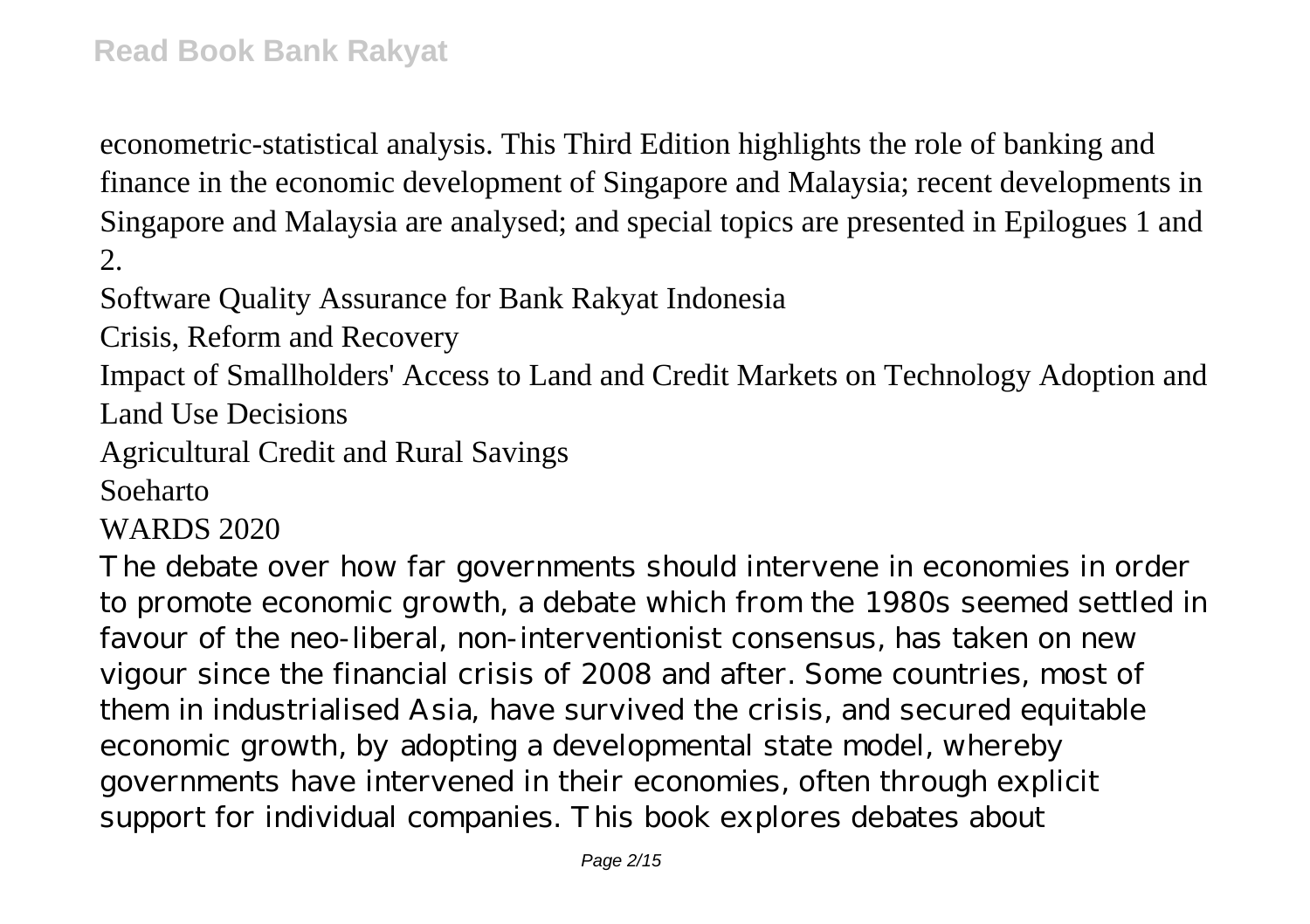government intervention, assesses interventionist policies, including industrial and innovation policies, and examines in particular the key institutions which play a crucial role in implementing government policies and in building the bridge between the state and the private sector. The countries covered include China, India, South Korea, Malaysia and Taiwan, together with representative countries from Europe and Latin America.

This book is a collection of articles addressing outlining Islamic e-Economics issues. A mixed blend of papers was chosen to provide readers with new and contrasting view of challenges currently facing Islamic institutions. All the articles were initially presented at The Fifth Foundation of Islamic Finance Conference (9-11 July 2012) in Langkawi, Kedah. The Conference was jointly organised by Othman Yeop Abdullah Graduate School, Universiti Utara Malaysia and Islamic Business School, Universiti Utara Malaysia and in collaboration with INCEIF and ISRA. Selected Issues in Islamic Economics is a collection of articles discussing various issues from the perspective of Islamic economics. The book provides readers with new and contrasting views of issues currently facing Islamic institutions. The book can serve as a useful text for students and practitioners of Islamic economics. It also provides a unique opportunity for readers to not only comprehend Islamic economics but also to understand its future development and the role it plays in the global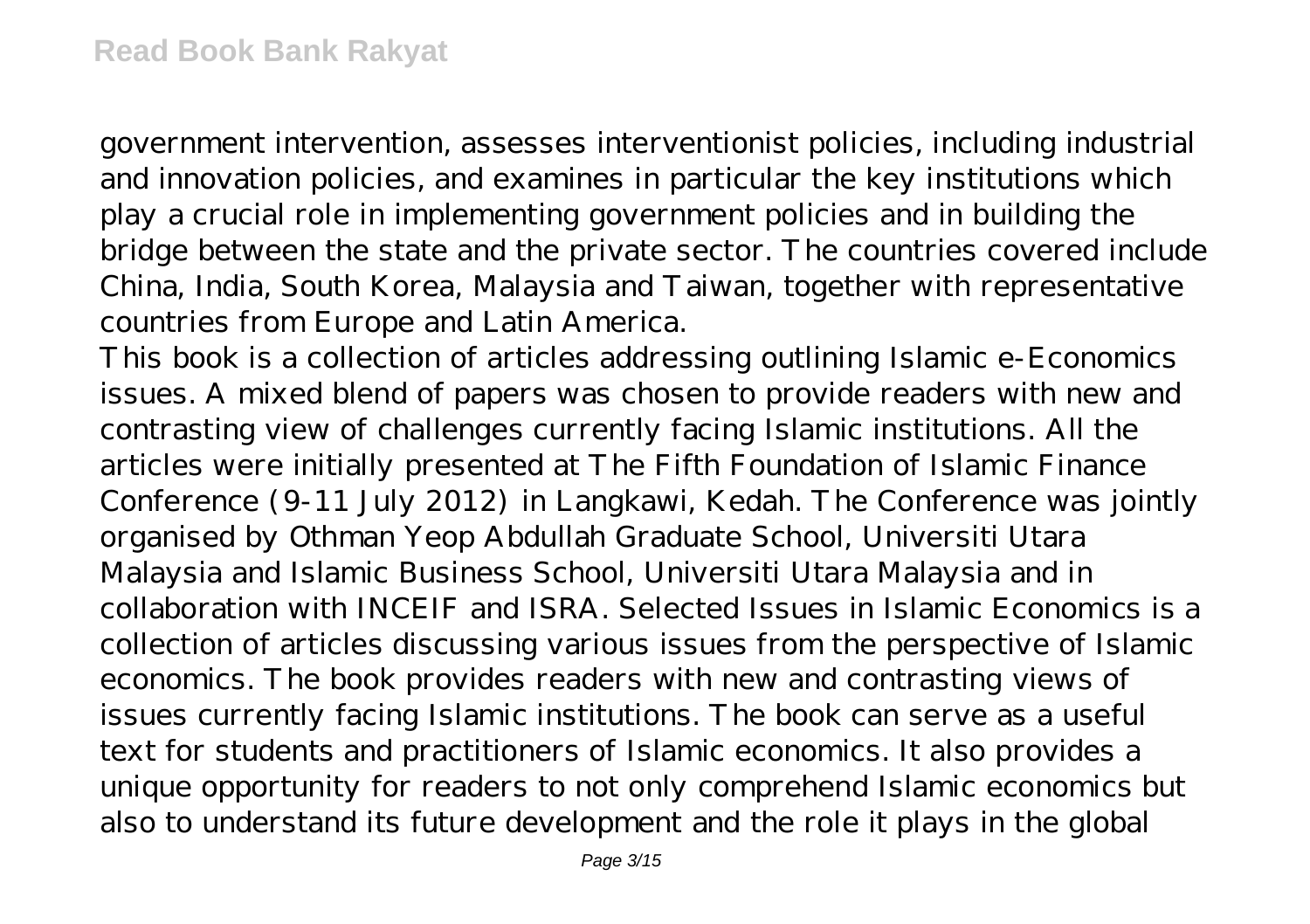market. Researchers will no doubt find the book it very useful especially theose chapters that provide current data on Islamic economics, which is so scanty and difficult to obtain.

Poverty is a social problem that has never been discussed. Both in terms of the poverty rate, the impact it causes, the factors that cause it, to the alternatives to overcome it. The phenomenon of poverty is related to various dimensions of life, so that the problem of poverty becomes very complex. The problem of poverty requires multisectoral handling, it cannot be resolved only from one sector but requires a collaborative approach from various sectors in government as well as with the private sector and the community. Because poverty does not only concern the economic, education, health, infrastructure, but also social, cultural and even political issues. So that a multidimensional policy is needed with a coping strategy that involves many parties in an integrated manner. In fact, the government has made various efforts to reduce poverty, both at the national level and for districts and cities. Some of these efforts include opening job opportunities, providing direct assistance in the form of materials to the poor, as well as community empowerment as a preventive measure taken in order to develop community competencies and skills. Therefore, poverty reduction remains a focus in development and is a shared responsibility, not only the central government and local governments,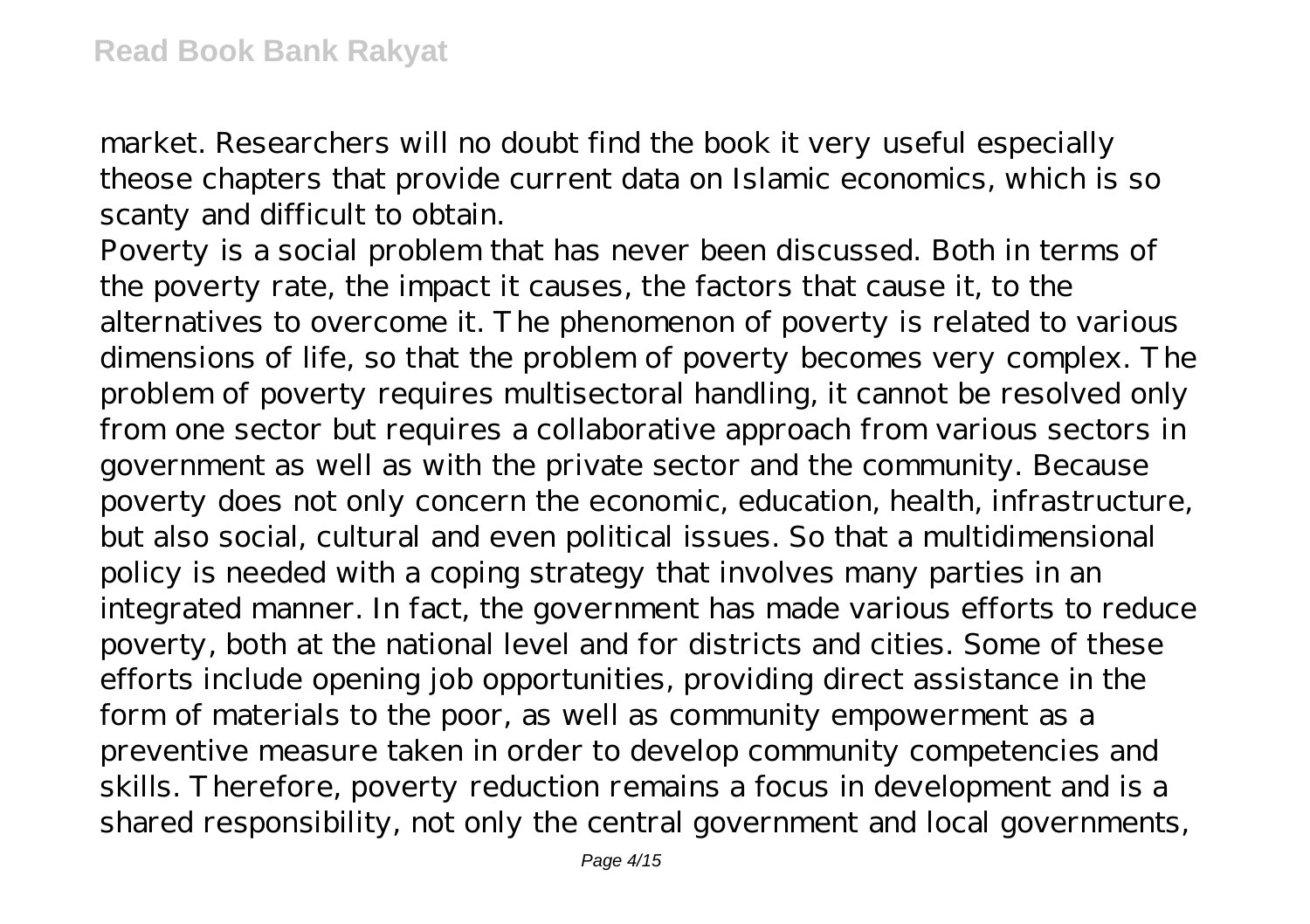but contributions and collaboration from various parties are needed. In the direction of a new life order, poverty reduction becomes a crucial topic to be addressed. The National Seminar on "Community Empowerment and Poverty Reduction Strategies" is a momentum to bring together various critical views and thoughts from various fields of science related to strategies that can be carried out in reducing poverty. It is hoped that this national seminar will produce an appropriate strategy in accelerating poverty reduction in Indonesia in general and in Bali in particular.

The Microfinance Revolution

Jakarta, Indonesia, 18-22 October 1993

Integrated Community-Managed Development

The Bankers' Almanac

Lessons from Indonesia

Banks and Financial Institutions in Indonesia Directory

**Fascinating insights into modern strategic management from an Islamic perspective While strategic management is a cornerstone of any MBA program, it's almost always taught from conventional theories and typically American case studies. This book takes those traditional theories and interprets them from an Islamic perspective using more international case studies. Though primarily intended as a**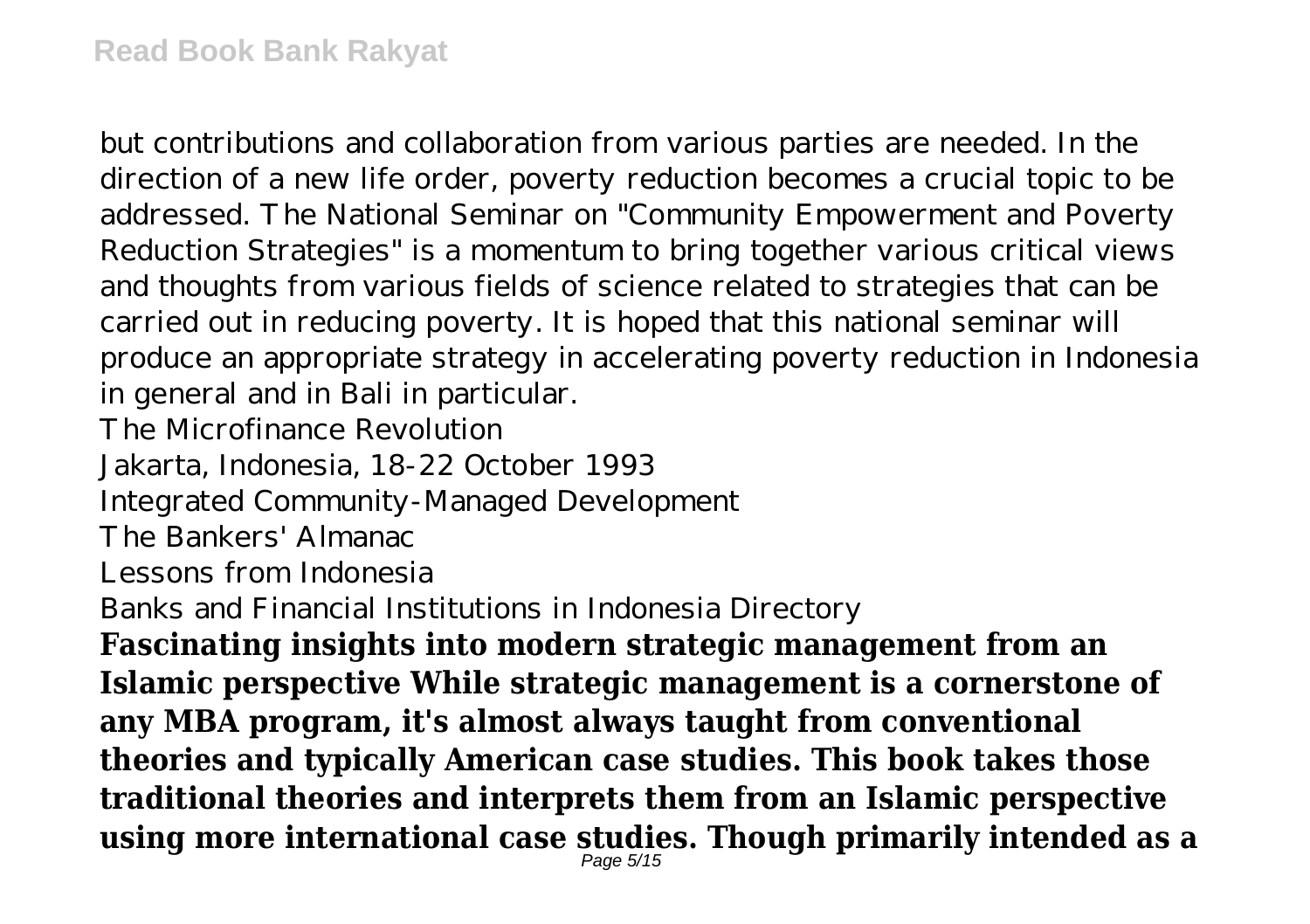**textbook for business students, the book is also extremely useful for any Muslim business leaders who want to transform their businesses while complying with Shariah, with a particular focus on developing corporate cultures and structures in sync with Islamic values. Offers a critical review of conventional strategic management theory, suggesting more effective alternatives based on a combination of conventional and Islamic theories Includes international case studies, each with a particularly Islamic angle Written by a successful author team that has written extensively on the subject of business management from an Islamic perspective**

**The aim of the Consultation was to review problems and prospects of the fisheries sector in the region as well as of institutional fisheries credit and to make recommendations as to how to strengthen fisheries credit delivery and recovery through regional networking. The Consultation looked at the current investment requirements and credit needs in selected countries of the region, discussed case studies of successful institutional credit programmes, and prepared a proposal for the establishment of a fisheries credit network.**

**This book is a compilation of papers presented in a thematic workshop** Page 6/15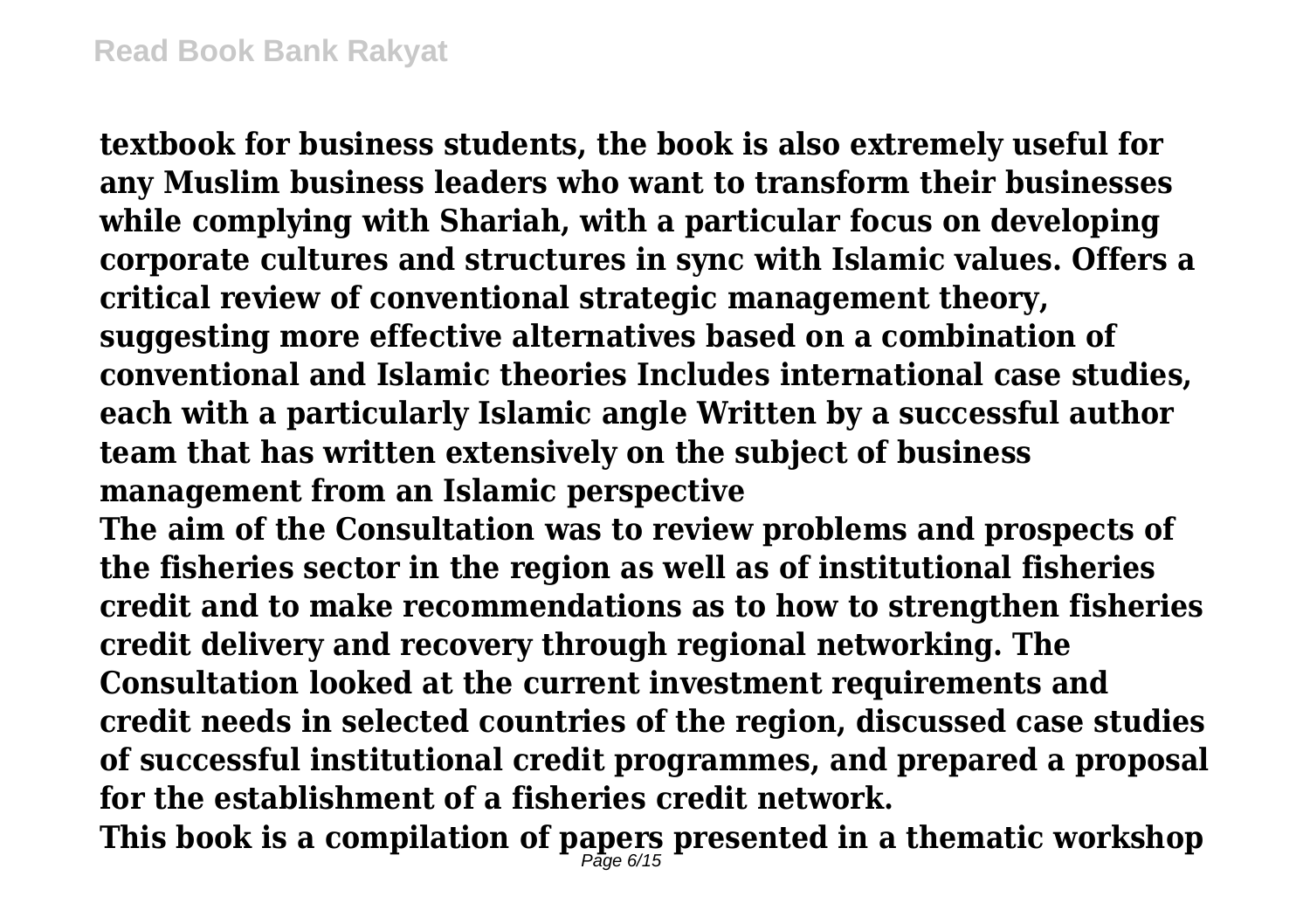**on business models in Islamic microfinance, organized by International Islamic University Islamabad, Islamic Research and Training Institute (IRTI), and Agricultural Bank of Sudan. The objective of the workshop was to discuss specific Islamic microfinance business models and best practices, as well as the most advanced experiences at the international level.**

**Text and Cases**

**Making Formal Transfers the Best Option for Women and**

**Undocumented Migrants**

**Business Models In Islamic Microfinance**

**Report of the Consultation on the Establishment of a Fisheries Credit Network for Asia and the Pacific**

**Minister of Finance Incorporated**

**Company Profiles: PT. Bank Rakyat Indonesia Agroniaga Tbk**

*The Asian financial crisis of 1997-98 shook the foundations of the global economy. What began as a localized currency crisis soon engulfed the entire Asian region. What went wrong and how did the Asian economies, long considered "miracles," respond? How did the United States, Japan and other G-7 countries react to the crisis? What role did the IMF play? Why did China remain conspicuously insulated*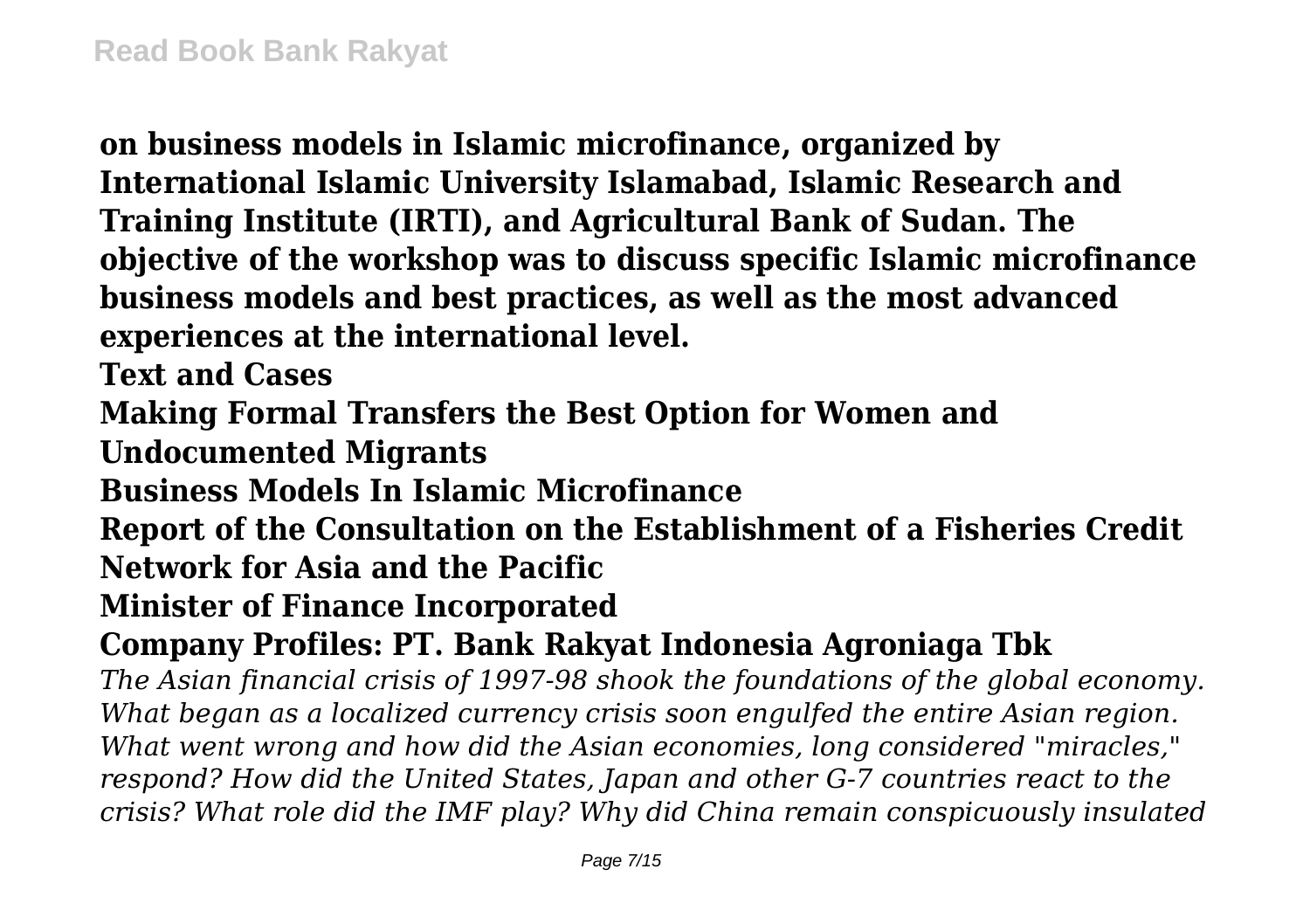*from the turmoil raging in its midst? What lessons can be learnt from the crisis by other emerging economies? This book provides answers to all the above questions and more. It gives a comprehensive account of how the international economic order operates, examines its strengths and weaknesses, and what needs to be done to fix it. The book will be vital to students of economics, international political economy, Asian and development studies.*

*Text: Published in collaboration with Practical Action Publishing (London), this book shows commercial bankers that providing micro-finance services to the poor makes good business sense.*

*World Bank Environment Paper 6. Here is a holistic approach to analyzing the environmental impact of various power systems. Unlike standard impact studies that begin at the project level, this method calls for environmental assessments that start at the planning stage of a national framework for energy policymaking. The framework would take into account the energy needs of Sri Lanka's total economy. It also would make it easier to incorporate environmental goals into power sector decisionmaking at the critical investment stage. Sri Lanka's development options for the power sector are reviewed in detail. Topics include alternative ways to assess the economic value of a power plant's impact on biodiversity, human health, and air and water pollution. The study also assesses which energy planning options work best and recommends ways in which the Ceylon Electricity Board can improve its environmental policies. commercial banks in microfinance*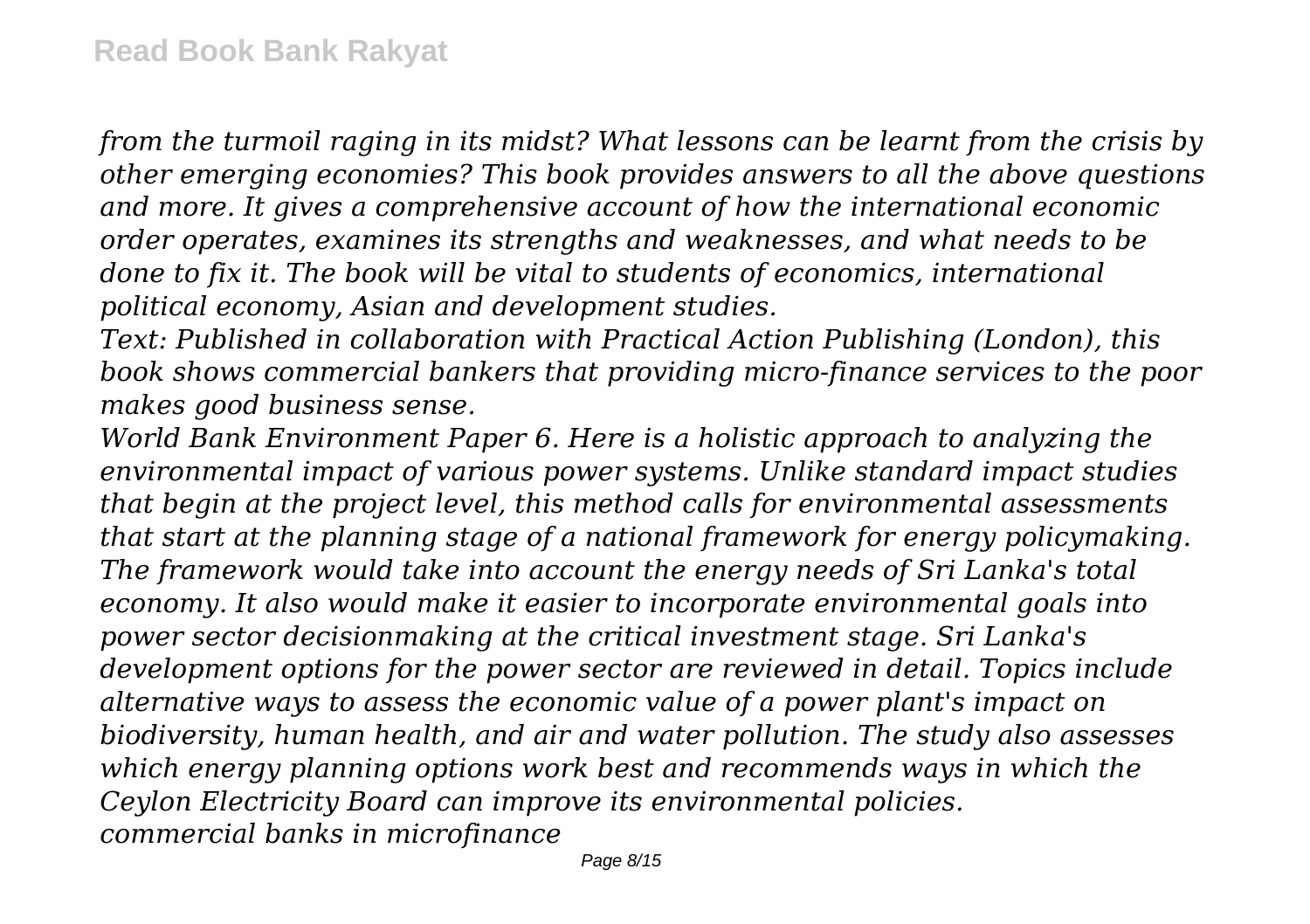## *One Hundred Years Bank Rakyat Indonesia, 1895-1995 An Institutional and Financial Perspective Lessons from Bank Rakyat Indonesia The Case of Tropical Forest Margins in Central Sulawesi, Indonesia Strategizing Indigenous Knowledge and Institutions for Poverty Reduction and Sustainable Community Development in Indonesia*

*First published in 1986, the Malaysian economy has grown remarkably since 1970 but despite this poverty is still widespread. This book examines the record of economic development in Malaysia over this period and evaluates the success of the New Economic Policy. In particular it examines the merits of the trusteeship strategy in its aim to eradicate poverty and in socioeconomimc restructuring. Kemajuan industri perbankan di Indonesia yang meningkat pesat selama dekade terakhir merupakan dampak dari adanya globalisasi, liberalisasi ekonomi dan teknologi informasi yang semakin canggih. Keunggulan yang dapat diraih selama ini oleh BRI disebabkan karena adanya system pengendalian perbankan (Banking Control System/ BCS) yang berbasis pada tiga hal yaitu 1) pengendalian internal (Internal Control), 2) Manajemen Risiko (Risk Management), dan 3) Audit Internal (Internal Audit). BELANJA*

*Lack of credit access is severe in low income and poor families that are normally considered to have fewer opportunities to borrow from banks due to insufficient valuable assets for collateral. These lowincome households face limited opportunity to acquire new technology and working capital for agricultural production and thus tend to fall behind. As a result, providing access to finance to lowincome rural households has been considered an important component of any rural development strategy. Microfinance programmes, in particular, have been gradually embedded in national strategies* Page 9/15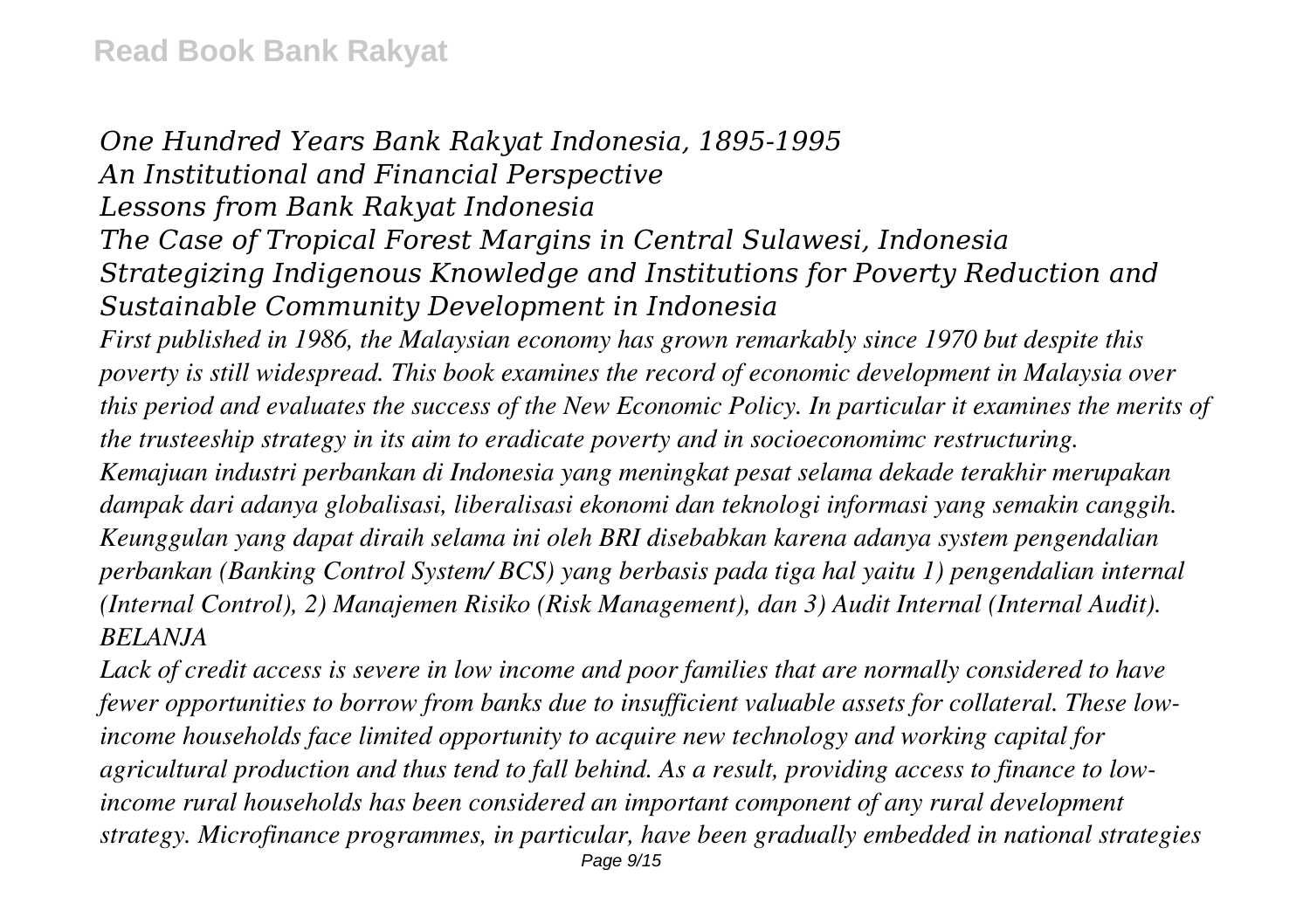*of many developing countries as they are poverty-focused. They aim to facilitate the access to financial services such as credit for the poor who are usually disadvantaged in terms of access to conventional financial services from formal financial institutions. The objective of this book is to provide an overview of microfinance programmes in Asia focusing in particular on the determinants of the accessibility of rural households to microcredit. The book studies seven Asian countries such as China, Malaysia, Vietnam, Thailand, the Philippines, Indonesia, and Bangladesh with two specific case studies. Sociological Aspects of Monetization and Market Integration ICEBE 2020*

*Project Agreement (rural Credit Project) Between International Development Association and Bank Rakyat Indonesia*

*The Monetary and Banking Development of Singapore and Malaysia The Life and Legacy of Indonesia's Second President : an Authorised Biography Ownership and Control of Corporate Malaysia*

??? ... Microfinance is the method whereby financial services and credit is made available to the economically active but low income people of developiong countries. This book focusses on three key aspects of the phenomenon: 1) the shift from government- and donor-subsidized credit delivery systems to self-sufficient, sustainable microfinance institutions; 2) the results on the ground, on the way in which microfinance is helps people expand and diversify their enterprises, increase their incomes, raise their living standards and those of theri families, and boost their self-confidence; 3) the theroretical frameworks that had previously impeded the microfinance revolution, with suggestions for their improvement.

The Proceeding book presented the International Conference of Economics, Business &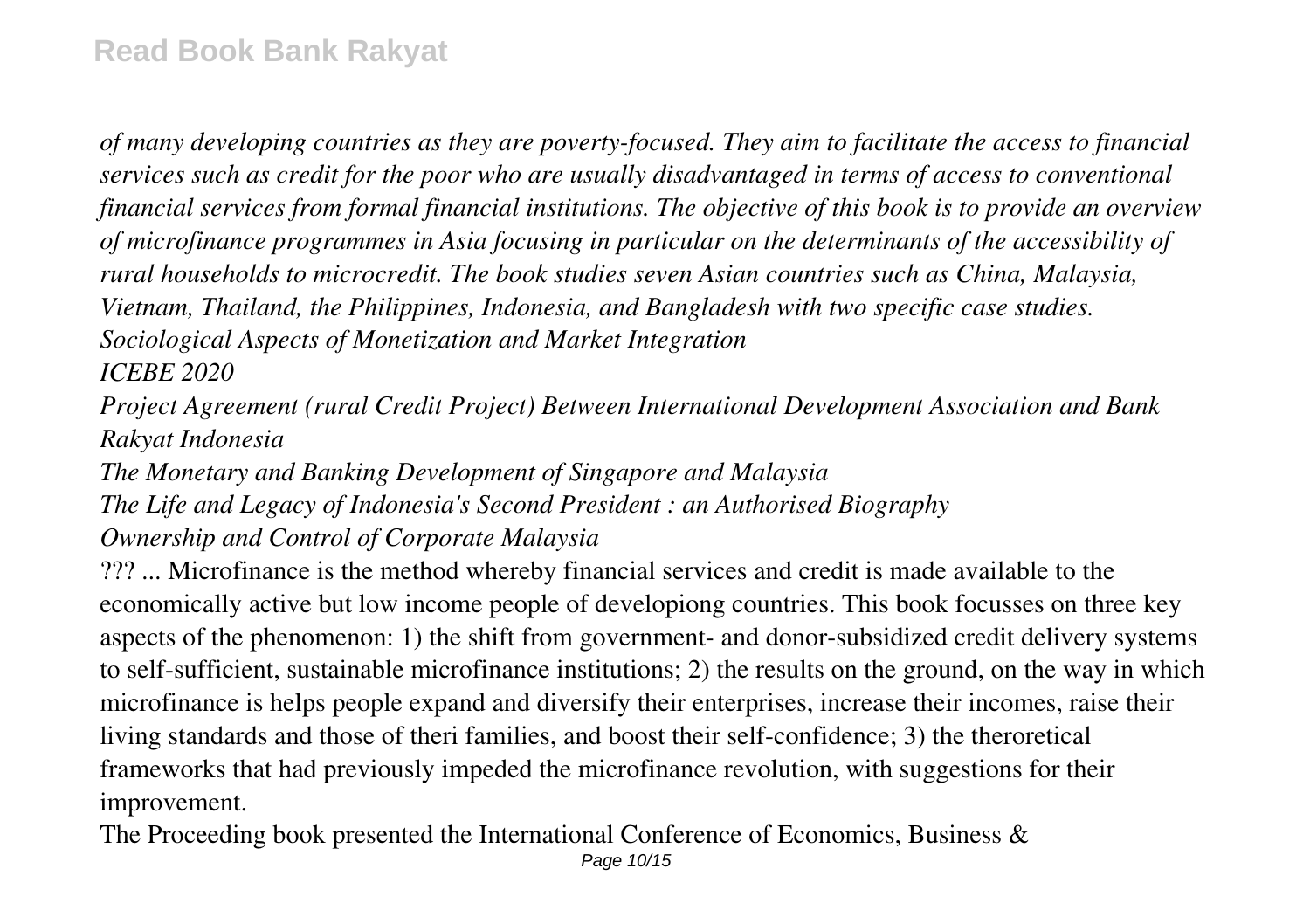Entrepreneurship (ICEBE), which is an international conference hosted by Faculty of Economics  $\&$ Business Universitas Lampung (FEB-UNILA) in collaboration with Magister Manajemen Teknologi Universitas Multimedia Nusantara. Total 50 full papers presented were carefully reviewed and selected from 85 submissions with the topics not limited to Finance, Accounting, Marketing and Digital Innovation. The ICEBE 2020 Conference was conducted virtually, on 01 October 2020 which had been attended by academics and researchers from various universities worldwide including practitioners with the theme Innovation and Sustainability in the Digital Age.

In Malaysia, Indonesian migrants are showing an increasingly clear preference for informal transfer mechanisms compared to their counterparts in other countries. A little less than half of all Indonesian migrants overseas&—thought to be around 2 million&—are working in Malaysia. An increasing number of migrants are women, and the corridor is also marked by a high number of undocumented migrants. Despite the increasing flows of migrants, only about 10 percent of the estimated flow of remittances into Indonesia from Malaysia is transferred through the formal system. The extent of the preference fo.

Concepts and Experiences

Restructuring of State-Owned Financial Institutions

Poverty, Wealth and Trusteeship

Strategic Management from an Islamic Perspective

Development in Malaysia (Routledge Revivals)

Bank Rakyat Indonesia, KUPEDES.

**This book provides an overview of recent advances in Integrated Community-Managed Development (ICMD) as an innovative strategy for the community-based development of local institutions in order to achieve lasting poverty reduction and empowerment. The**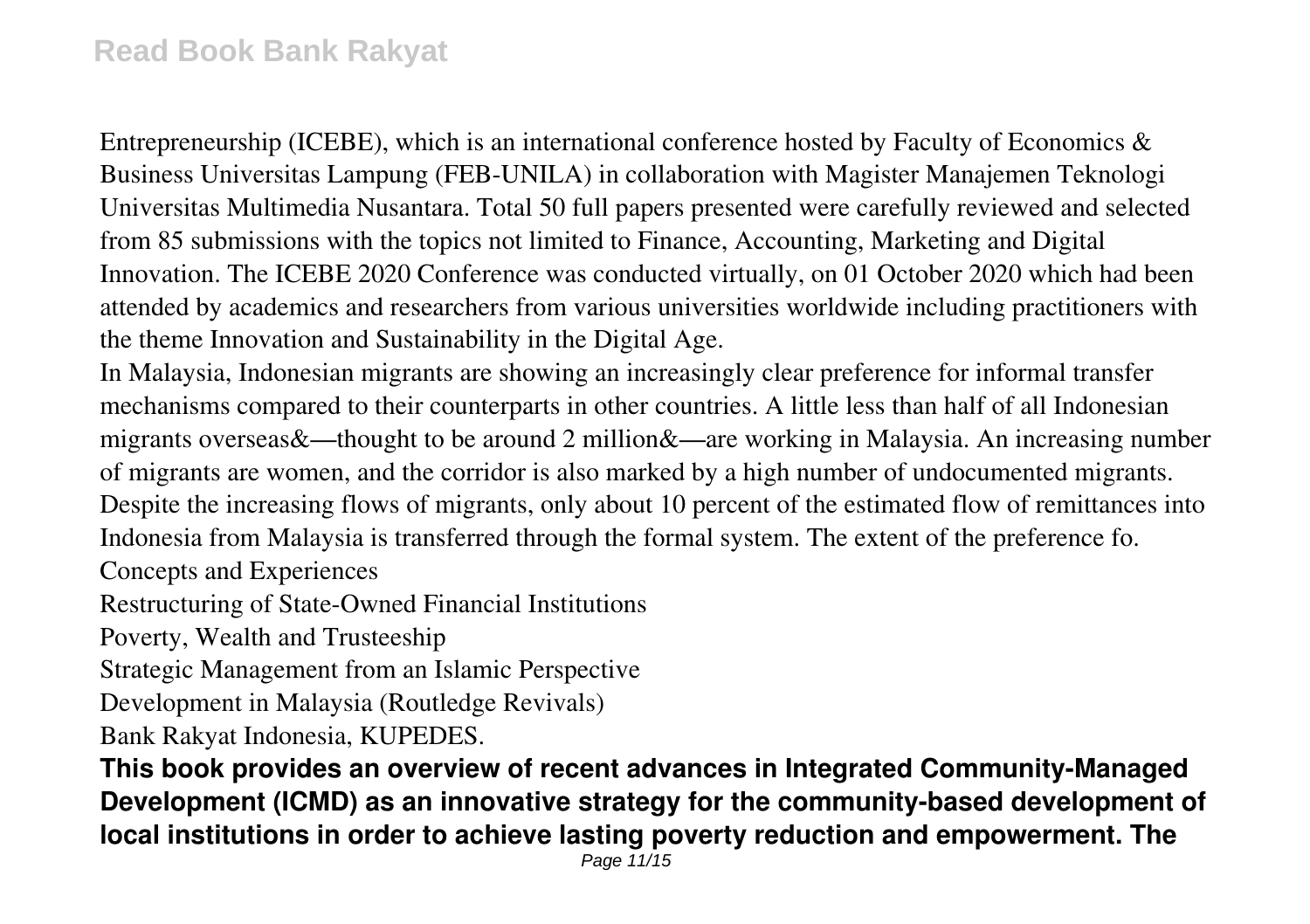**original approach presented here to improving the lives and livelihoods of the poor takes a critical stance on the failing concept of conventional community development, as it is based on the shifting paradigm of 'bottom-up' cooperation and development, where recent regional autonomy policies are enabling national services to successfully integrate with local institutions at the community level. Based on recent experiences in South-East Asia, where the implementation of an alternative approach to integrating financial, medical, educational, communication and socio-cultural services has led to increased community participation and impressive poverty reduction, the book highlights the theoretical, methodological and practical aspects of this innovative strategy. The potential offered by applying the newly developed 'ICMD formula' worldwide as a function of themes, principles and services is reflected in the book's diverse range of contributions, written by respected researchers and practitioners in the fields of development economics and financial management.**

**Heiko Schrader is an economist and sociologist. He wrote his Ph. D. thesis and a book on traditional and contemporary trading patterns in the Nepal Himalayas and beyond. Furthermore, he edited a book, together with Hans-Dieter Evers, on "The Moral Economy of Trade - Ethnicity and Developing Markets". This book is the outcome of a five-year research project on the history of finance in India and Indonesia that he completed with his Habilitation at the Faculty of Sociology, University of Bielefeld. The purpose of the 'Microfinance Handbook' is to bring together in a single source guiding principles and tools that will promote sustainable microfinance and create viable institutions.**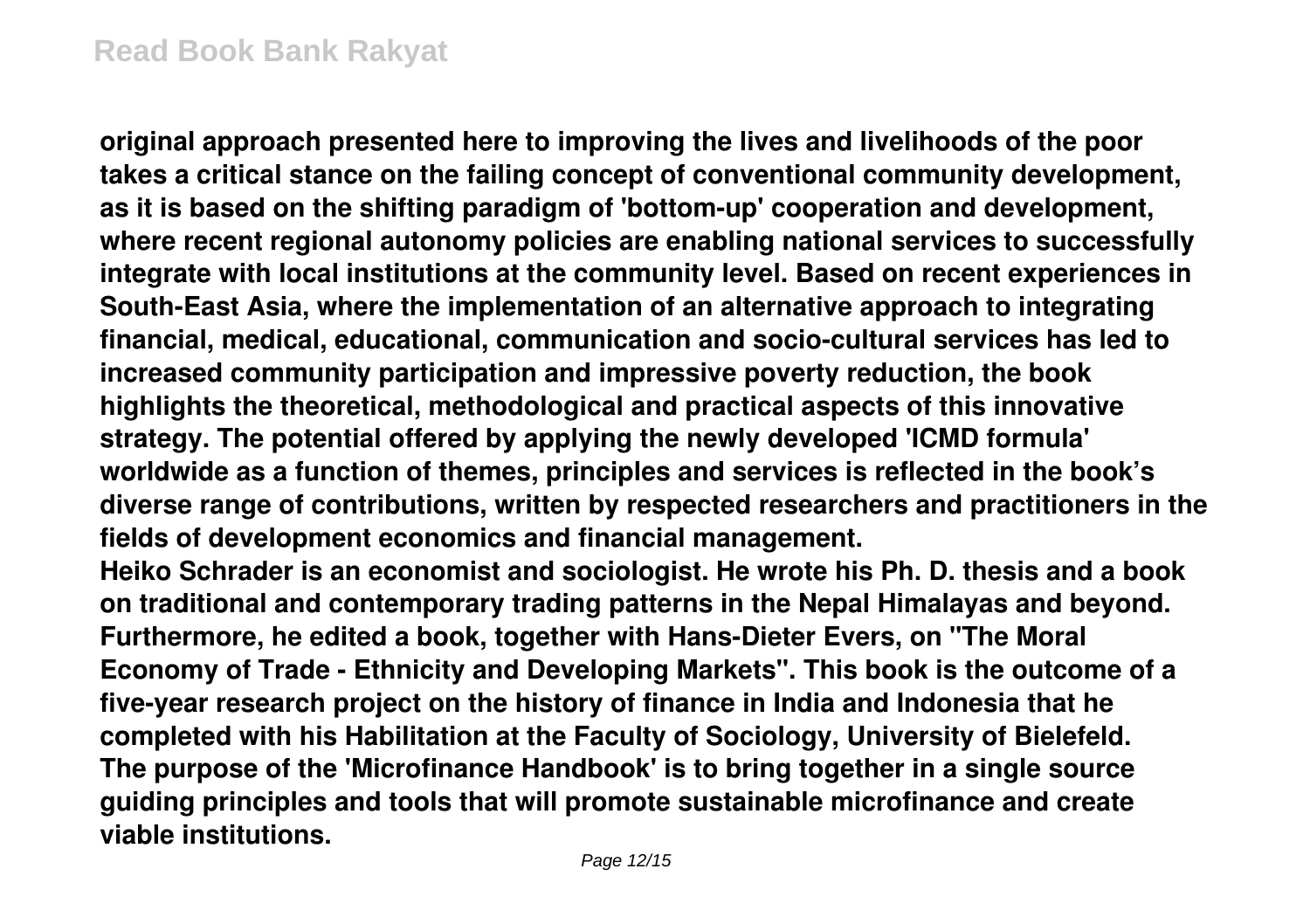**The Global Challenge Annual Report Development of Rural Financial Markets to Sub-Saharan Africa An Analysis of Bank Rakyat Indonesia's Potential to Sustainably Lend to Small-scale Borrowers The Indonesian Experience Microfinance Handbook No Marketing Blurb The persistence of an unacceptably high level of hunger and malnutrition worldwide presents a serious challenge to the world on the threshold of the third millenium. Although enough food is produced to feed mankind, about 840 million people go hungry; among them are 185 million pre-school children that are severely underweight for their age. Since an additional 80 million people have to be fed each year, achieving food security is a central global challenge, if not the most important development issue. The aim of the reader is to analyze actual problems in the field of food security and nutrition and to discuss present and future strategies to overcome hunger. Food security is a complex subject. In order to master this complexity, we distinguish between four dimensions of analyses: Theoretical-analytical, empirical-descriptive, normativepolitical, institutional. (Series: Spektrum. Berliner Reihe zu**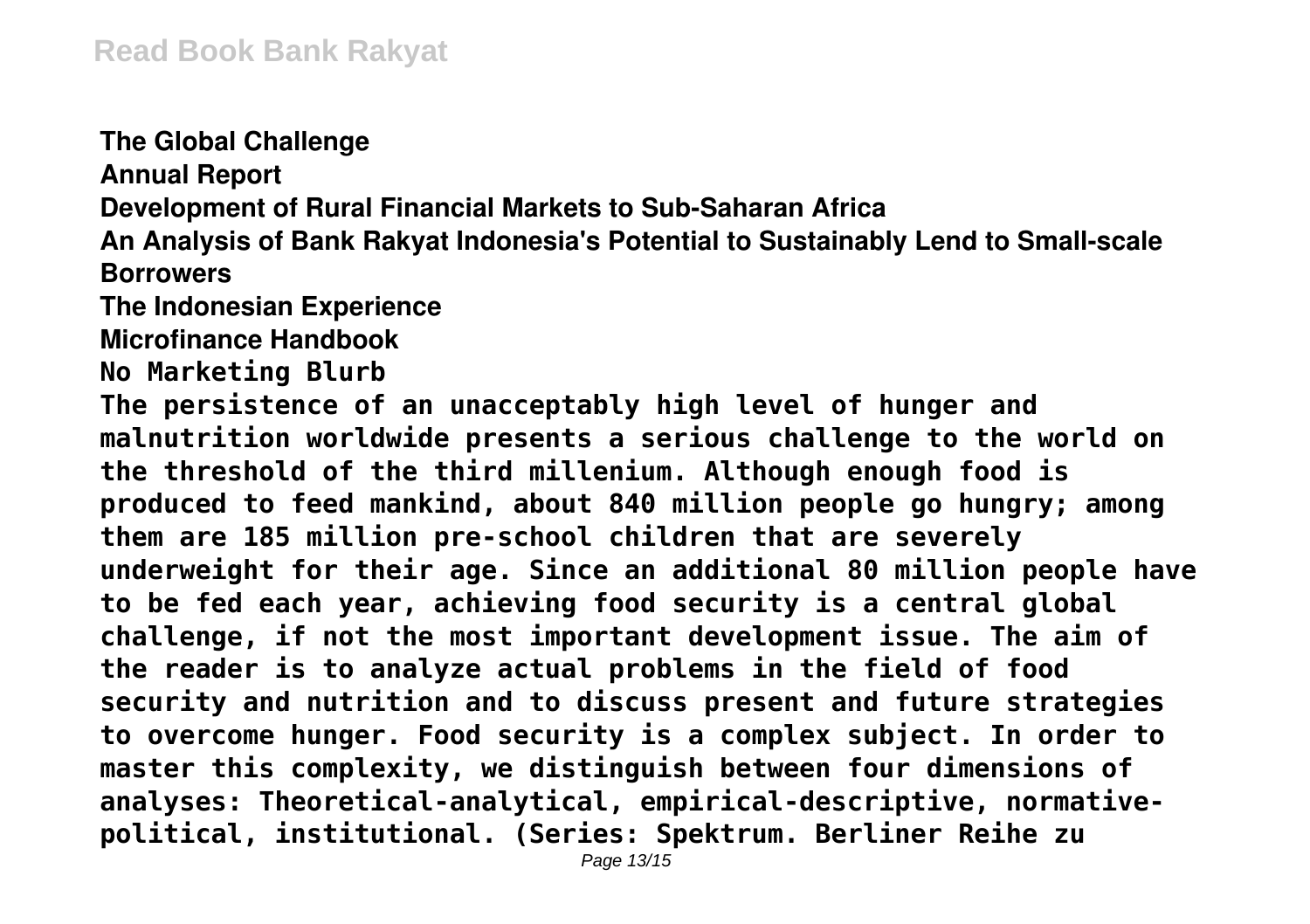Gesellschaft, Wirtschaft und Politik in Entwicklungsl $\tilde{A}$ ¤ndern/Berlin **Series on Society, Economy and Politics in Developing Countries - Vol. 50) Restructuring of State-Owned Financial InstitutionsLessons from Bank Rakyat IndonesiaAsian Development Bank Narrowing the Microfinance Schism? Position of Bank Rakyat Essays in Macroeconomic Policy Proceedings of the 3rd Warmadewa Research and Development Seminar, WARDS 2020, 21 December 2020, Denpasar-Bali, Indonesia Bank Rakyat Indonesia**

*Despite the trend toward financial sector liberalization in recent years, state ownership of financial institutions remains widespread in the developing world. However, in general, state-owned financial institutions have under performed their private sector counterparts, and governments have sought to restructure them. This case study reviews the transformation of Bank Rakyat Indonesia from a lossproducing, overstaffed state-owned bank to the most profitable bank with the largest microbanking network in Indonesia. From the bank's experience the study seeks to draw decisive lessons for the successful transformation of other stateowned financial institutions. For Bank Rakyat Indonesia, the key driver of successful reform was the government's commitment to allow it the autonomy to*